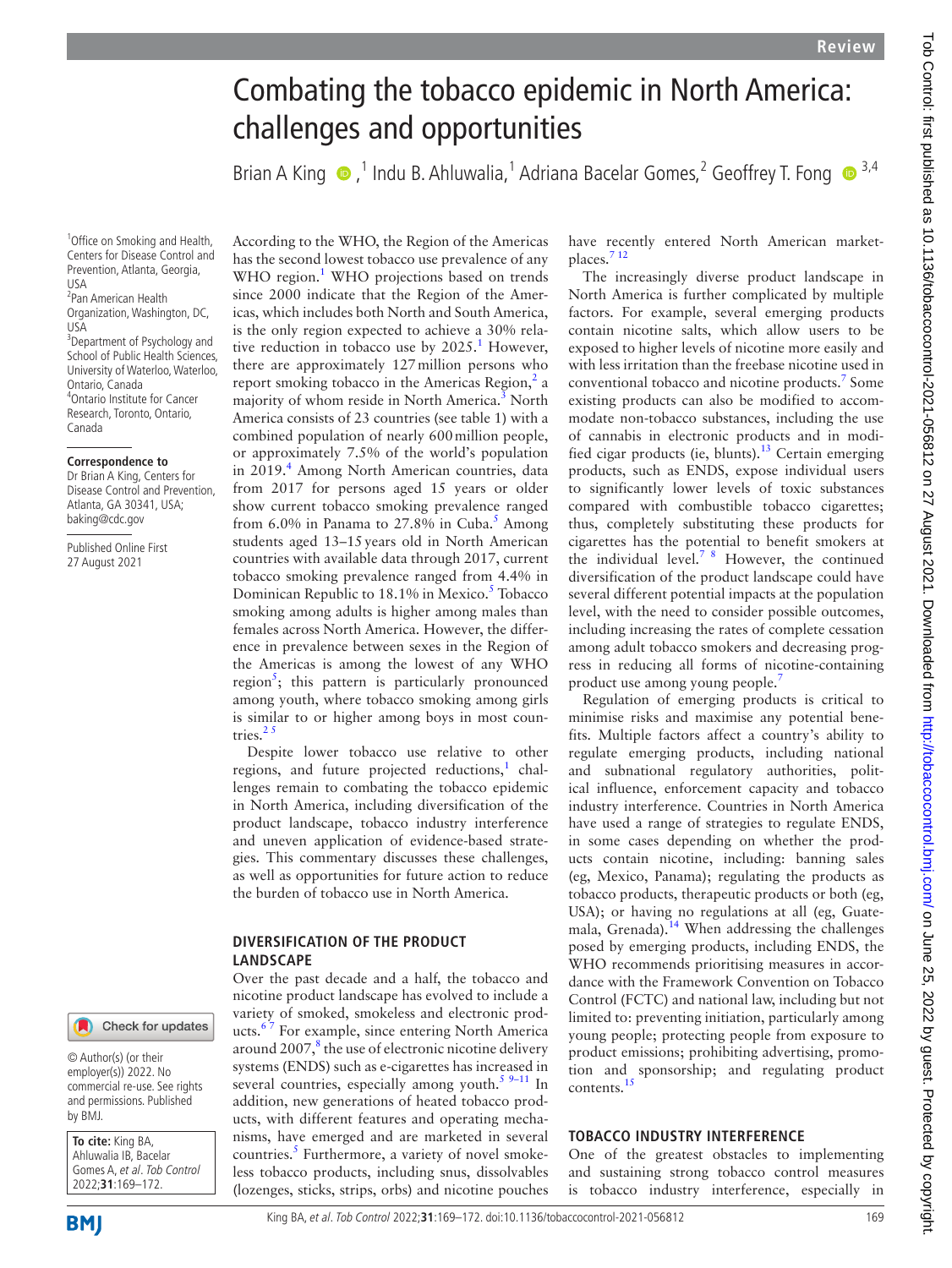low/middle-income countries with economies in transition.<sup>[16](#page-3-5)</sup> Common tactics that have been used by the tobacco industry in North America, as well as other regions, include: industrysponsored 'youth prevention' programmes that lack the necessary components of effective programmes; working against farming and other environmental regulations that might prevent maximum tobacco yields; lobbying and making political campaign contributions to ensure 'self-regulation' deals, where regulations contain minor concessions that do not adversely impact tobacco sales; engaging in corporate social responsibility efforts in an attempt to improve the industry's damaged reputation; and use of front groups to promote non-evidence-based messages or non-rigorous industry-funded research.<sup>[3 17](#page-2-2)</sup> In the USA, the tobacco industry has a long history of seeking preemption at the state level to prevent stronger community-level policies, including smoke-free laws, youth access and retailer licensing restrictions, and advertising and promotion regulations[.18](#page-3-6) The tobacco industry also uses litigation to thwart, delay or weaken tobacco control policies, particularly in countries that plan to implement strong measures. For example, Panama was unsuccessfully sued by the tobacco industry in an effort to nullify several tobacco control strategies, including Latin America's first comprehensive ban on tobacco product advertisement, promotion and sponsorship.[19](#page-3-7) Moreover, in Mexico, the tobacco industry has lobbied extensively against new tax increases, including successfully blocking one in  $2013.^{20}$  $2013.^{20}$ 

To limit tobacco industry influence, countries can implement strategies outlined in Article 5.3 of the WHO FCTC, including: raising awareness about the harmful effects of tobacco products and industry interference; establishing measures to limit interactions with the industry; rejecting partnership and non-binding and non-enforceable agreements with the industry; avoiding conflicts of interest for government officials; requiring that information provided by the industry be transparent and accurate; de-normalising, and to the extent possible, regulating activities described as 'socially responsible' by the industry; not giving preferential treatment to the industry; and treating state-owned tobacco industry in the same way as other tobacco industry. $21$ 

## **UNEVEN APPLICATION OF EVIDENCE-BASED STRATEGIES**

Evidence-based population-level strategies have served a critical role in preventing and reducing tobacco use in North America, and the FCTC has been a central organising entity for these strategies. Among the 23 countries in North America, 19 signed and ratified the FCTC between May 2004 and July 2014; 3 countries have only signed (Cuba, Haiti and the USA); and 1 country has neither signed nor ratified (Dominican Republic).<sup>[22](#page-3-10)</sup>

In parallel with the FCTC, the WHO created the MPOWER package of demand-reduction strategies for implementation at the national and international levels. $^{22}$  $^{22}$  $^{22}$  While progress has been made in implementing the FCTC and MPOWER across North American countries, much remains to be done. As of 2020, few of the 23 countries in North America had met the highest level of achievement for MPOWER measures, including: monitor tobacco use (FCTC Article 20; 5 countries); protect people from tobacco smoke (FCTC Article 8; 11 countries); offer help to quit tobacco use (FCTC Article 14; 5 countries); warn about the dangers of tobacco (FCTC Articles 11 and 12; 12 countries); enforce bans on tobacco advertising, promotion and sponsorship (FCTC Article 13; 2 countries); and raise taxes on tobacco (FCTC Article 6; no countries) ([table](#page-2-6) 1).<sup>5 23</sup> Between 2016 and 2018, improvement in achieving MPOWER measures occurred in only five countries (Antigua and Barbuda, Barbados, Honduras, Saint

Lucia and the USA), while reversal of past progress occurred in three countries (Dominica, El Salvador, Panama).<sup>5</sup>

To enhance coverage of evidence-based interventions, it is critical that countries throughout North America implement key MPOWER demand reduction strategies consistent with the provisions of the FCTC.<sup>[21 24 25](#page-3-9)</sup> In addition to implementation of evidence-based strategies, compliance and enforcement are essential for reducing tobacco use. For example, in Canada and Panama, the only two North American countries to meet the highest level of achievement for four MPOWER measures,<sup>5</sup> prevalence of current tobacco use among persons aged 15 years or older is projected to decline from 37.3% to 12.1% and 16.9% to 5.0%, respectively, during  $2000-2025$ .<sup>[1](#page-2-0)</sup> Numerous studies have found that the implementation and enforcement of evidencebased tobacco control interventions, including MPOWER strategies, is associated with declines in tobacco use. $26-31$  However, it is important to note that differential impacts may be observed depending on a country's initial burden of tobacco smoking, the extent of evidence-based policy adoption, and the strength and enforcement of the policies that are adopted. For example, an analysis of worldwide implementation of the MPOWER package during 2008–2017 found a negative association between progress in MPOWER implementation and adult daily tobacco smoking in countries with high initial preparedness (ie, MPOWER composite score), as well as in countries with low preparedness and high initial smoking burden.<sup>31</sup> However, a positive association was observed between progress in MPOWER implementation and daily tobacco smoking prevalence among countries with low preparedness and low initial tobacco smoking burden, which might be due to multiple factors, including progress in these countries not being enough to impart a meaningful impact on the relatively low tobacco smoking prevalence rates.<sup>31</sup>

Exploration of novel strategies, including 'end game' strategies to help eliminate the toll of tobacco, can also be beneficial, including reducing nicotine yield in cigarettes and other tobacco products, reducing the toxicity of tobacco products, prohibiting the sale of tobacco products to future generations and prohibiting the sale of certain types of tobacco products (eg, flavoured tobacco products).<sup>[7](#page-3-1)</sup> For example, Canada was among the first countries to ban menthol cigarettes, which led to significant increases in quitting,<sup>[32](#page-3-13)</sup> and the USA has proposed banning menthol cigarettes and is considering reducing nicotine yield in cigarettes.<sup>6 33 34</sup> Other novel strategies that have been implemented in some North American countries include increasing the age-of-sale for tobacco products to 21 years (Honduras, USA), $35$  retail display bans (Canada, Costa Rica, Panama, Trinidad and Tobago) $36$  and plain packaging (Canada).<sup>[37](#page-3-16)</sup> Meaningful goal setting (eg, decreasing combustible tobacco use to less than a certain percentage by a specified time period) can also provide a useful framework for documenting desired benchmarks and progress related to the implementation of novel strategies.

# **CONCLUSION**

Considerable progress has been made in reducing tobacco use in North America, with projected reductions through 2025 being among the greatest globally.<sup>[1](#page-2-0)</sup> While 19 out of 23 countries across the continent have ratified the FCTC, only 2 have implemented at least four of the MPOWER measures at the highest level of achievement, and 9 have implemented none of these measures at this level. To accelerate reductions in tobacco use and end the tobacco epidemic in North America, efforts are warranted to: accelerate and strengthen the implementation and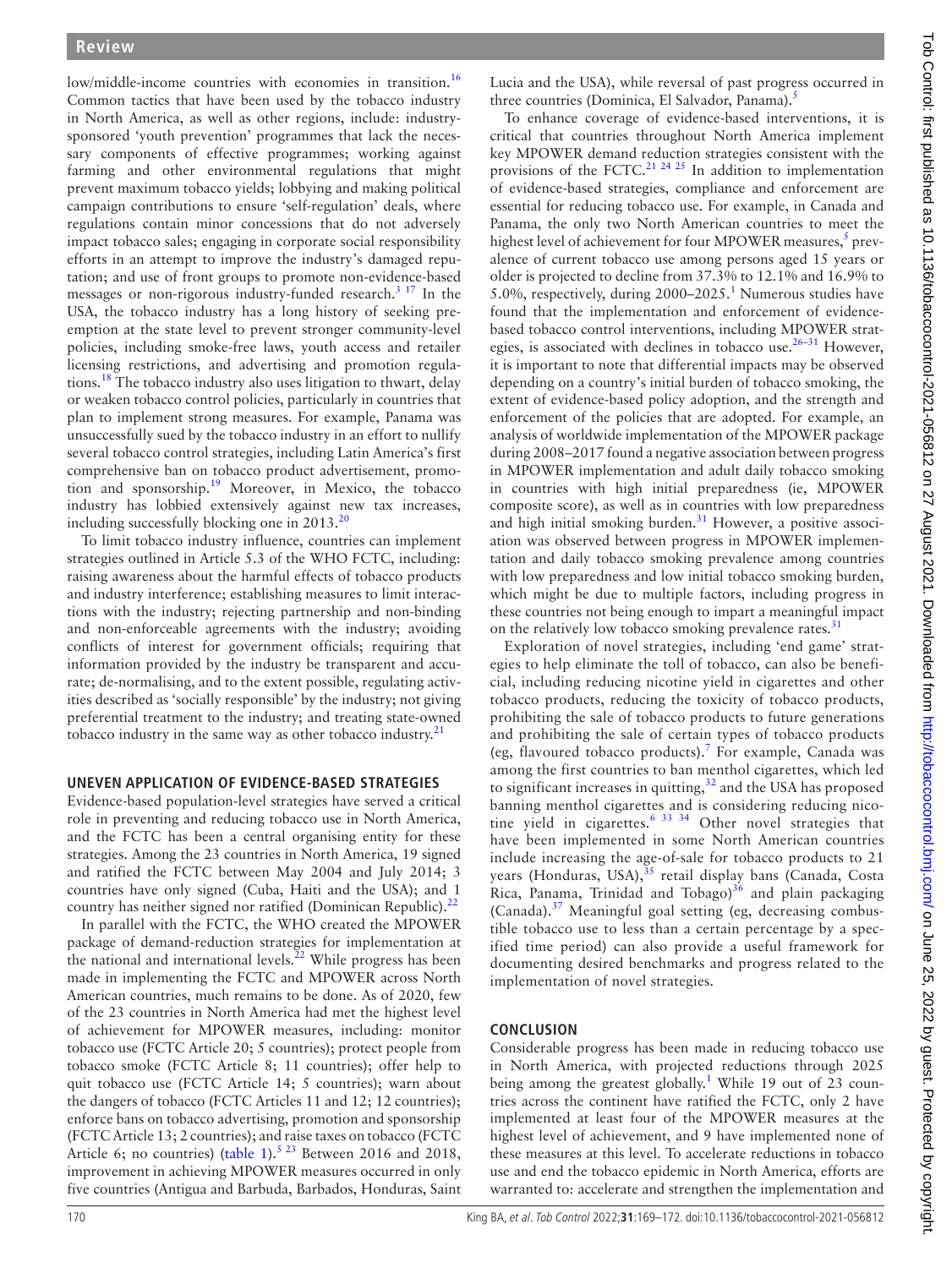<span id="page-2-6"></span>**Table 1** Summary of North American countries meeting the highest level of achievement for WHO MPOWER strategies, 2020

#### **Highest level of MPOWER strategy/FCTC article achieved (X) and date (year)**

| Country                      | <b>FCTC</b> ratification<br>or accession<br>date | <b>Monitor tobacco</b><br>use*<br>(Article 20) | Protect people from<br>tobacco smoket<br>(Article 8) | Offer help to quit<br>tobacco use‡<br>(Article 14) | Warn about<br>the dangers of<br>tobacco§<br>(Articles 11, 12) | Enforce bans on<br>tobacco advertising,<br>sponsorship and<br>promotion¶<br>(Article 13) | Raise taxes<br>of tobacco**<br>(Article 6) |
|------------------------------|--------------------------------------------------|------------------------------------------------|------------------------------------------------------|----------------------------------------------------|---------------------------------------------------------------|------------------------------------------------------------------------------------------|--------------------------------------------|
| Antiqua and Barbuda          | 5 Jun 2006                                       |                                                | X (2018)                                             |                                                    | X (2018) † †                                                  | X (2018)                                                                                 |                                            |
| <b>Bahamas</b>               | 3 Nov 2009                                       | X (2018)                                       |                                                      |                                                    |                                                               |                                                                                          |                                            |
| <b>Barbados</b>              | 3 Nov 2009                                       |                                                | X (2010)                                             |                                                    | X(2017)                                                       |                                                                                          |                                            |
| <b>Belize</b>                | 15 Dec 2005                                      |                                                |                                                      |                                                    |                                                               |                                                                                          |                                            |
| Canada                       | 26 Nov 2004                                      | X (2007)                                       | X (2007)                                             | X (2008)                                           | X(2011)                                                       |                                                                                          |                                            |
| Costa Rica                   | 21 Aug 2008                                      | X (2007)                                       | X (2012)                                             |                                                    | X(2013)                                                       |                                                                                          |                                            |
| Cuba                         | Only signed                                      |                                                |                                                      |                                                    |                                                               |                                                                                          |                                            |
| Dominica                     | 24 Jul 2006                                      |                                                |                                                      |                                                    |                                                               |                                                                                          |                                            |
| Dominican Republic           | Not signed                                       |                                                |                                                      |                                                    |                                                               |                                                                                          |                                            |
| El Salvador                  | 21 Jul 2014                                      |                                                | X (2015)                                             | X (2016)                                           | X (2011)                                                      |                                                                                          |                                            |
| Grenada                      | 14 Aug 2007                                      |                                                |                                                      |                                                    |                                                               |                                                                                          |                                            |
| Guatemala                    | 16 Nov 2005                                      |                                                | X (2008)                                             |                                                    |                                                               |                                                                                          |                                            |
| Haiti                        | Only signed                                      |                                                |                                                      |                                                    |                                                               |                                                                                          |                                            |
| <b>Honduras</b>              | 16 Feb 2005                                      |                                                | X (2010)                                             |                                                    | X(2017)                                                       |                                                                                          |                                            |
| Jamaica                      | 7 Jul 2005                                       |                                                | X(2013)                                              | X (2016)                                           | X(2013)                                                       |                                                                                          |                                            |
| Mexico                       | 28 May 2004                                      |                                                |                                                      | X(2013)                                            | X (2009)                                                      |                                                                                          |                                            |
| Nicaragua                    | 9 Apr 2008                                       |                                                |                                                      |                                                    |                                                               |                                                                                          |                                            |
| Panama                       | 16 Aug 2004                                      | X (2012)                                       | X (2008)                                             |                                                    | X (2005)                                                      | X (2008)                                                                                 |                                            |
| <b>Saint Kitts and Nevis</b> | 21 Jun 2011                                      |                                                |                                                      |                                                    |                                                               |                                                                                          |                                            |
| Saint Lucia                  | 7 Nov 2005                                       |                                                | X (2020)                                             |                                                    | X(2017)                                                       |                                                                                          |                                            |
| <b>Saint Vincent</b>         | 29 Oct 2010                                      |                                                |                                                      |                                                    |                                                               |                                                                                          |                                            |
| Trinidad and Tobago          | 19 Aug 2004                                      |                                                | X (2009)                                             |                                                    | X (2013) † †                                                  |                                                                                          |                                            |
| <b>USA</b>                   | Only signed                                      | X (2007)                                       |                                                      | X (2008)                                           | X (2020)                                                      |                                                                                          |                                            |

Information obtained from the WHO.

\*Defined as having recent, representative and periodical data for both adults and youth.

†Defined as all public places being completely smoke-free (or at least 90% of the population covered by complete subnational smoke-free legislation).

‡Defined as having a national quitline, and both nicotine replacement therapy and some cessation servic costs covered.

§Defined as large warnings on cigarette packs (≥50% of front and back surfaces) with all appropriate characteristics, including use of pictures.

¶Defined as having a ban on all forms of direct and indirect advertising (or at least 90% of the population covered by subnational legislation completely banning tobacco advertising, promotion and sponsorship).

\*\*Defined as share of total taxes in the retail price of the most widely sold brand of cigarettes (>75% of retail price is tax).

††Regulation pending.

FCTC, Framework Convention on Tobacco Control.

enforcement of the FCTC and of evidence-based strategies such as MPOWER, and to consider the implementation of end game strategies; address the risks of emerging products, particularly among young people, while continuing to explore any potential benefits of these products among adult tobacco smokers; and counter tobacco industry influences.

#### **Twitter** Geoffrey T. Fong [@gfong570](https://twitter.com/gfong570)

**Contributors** BAK conceived of and drafted the report. BAK, IBA, ABG and GTF revised the report critically for important intellectual content. BAK, IBA, ABG and GTF approved the final report for submission.

**Funding** The authors have not declared a specific grant for this research from any funding agency in the public, commercial or not-for-profit sectors.

**Disclaimer** The findings and conclusions in this report are those of the authors and do not necessarily represent the official position of the US Centers for Disease Control and Prevention. The author is a staff member of the Pan American Health Organization. The author alone is responsible for the views expressed in this publication, and they do not necessarily represent the decisions or policies of the Pan American Health Organization.

**Competing interests** GTF has been an expert witness or consultant on behalf of governments in litigation involving the tobacco industry.

**Patient consent for publication** Not required.

**Provenance and peer review** Commissioned; externally peer reviewed.

#### **ORCID iDs**

Brian A King <http://orcid.org/0000-0003-4175-1559> Geoffrey T. Fong <http://orcid.org/0000-0001-9098-6472>

## **REFERENCES**

- <span id="page-2-0"></span>1 World Health Organization. WHO global report on trends in prevalence of tobacco use 2000-2025. 3rd Edn. Geneva: World Health Organization, 2019. [https://www.who.](https://www.who.int/publications/i/item/who-global-report-on-trends-in-prevalence-of-tobacco-use-2000-2025-third-edition) [int/publications/i/item/who-global-report-on-trends-in-prevalence-of-tobacco-use-](https://www.who.int/publications/i/item/who-global-report-on-trends-in-prevalence-of-tobacco-use-2000-2025-third-edition)[2000-2025-third-edition](https://www.who.int/publications/i/item/who-global-report-on-trends-in-prevalence-of-tobacco-use-2000-2025-third-edition)
- <span id="page-2-1"></span>2 World Health Organization. 69th session of the regional Committee of who for the Americas. Available: [https://iris.paho.org/bitstream/handle/10665.2/34441/CSP29-11](https://iris.paho.org/bitstream/handle/10665.2/34441/CSP29-11-e.pdf) [e.pdf](https://iris.paho.org/bitstream/handle/10665.2/34441/CSP29-11-e.pdf) [Accessed 19 Apr 2021].
- <span id="page-2-2"></span>3 Drope J, Schluger N, Cahn Z. The tobacco atlas. 6th ed. Atlanta: American Cancer Society and Vital Strategies, 2018. [https://files.tobaccoatlas.org/wp-content/uploads/](https://files.tobaccoatlas.org/wp-content/uploads/2018/03/TobaccoAtlas_6thEdition_LoRes.pdf) [2018/03/TobaccoAtlas\\_6thEdition\\_LoRes.pdf](https://files.tobaccoatlas.org/wp-content/uploads/2018/03/TobaccoAtlas_6thEdition_LoRes.pdf)
- <span id="page-2-3"></span>4 United Nations Department of Economic and Social Affairs. World population prospects 2019. Available:<https://population.un.org/wpp/> [Accessed 19 Apr 2021].
- <span id="page-2-4"></span>5 World Health Organization. WHO report on the global tobacco epidemic 2019: offer help to quit tobacco use. Geneva: World Health Organization, 2019. [https://www.](https://www.who.int/teams/health-promotion/tobacco-control/who-report-on-the-global-tobacco-epidemic-2019) [who.int/teams/health-promotion/tobacco-control/who-report-on-the-global-tobacco](https://www.who.int/teams/health-promotion/tobacco-control/who-report-on-the-global-tobacco-epidemic-2019)[epidemic-2019](https://www.who.int/teams/health-promotion/tobacco-control/who-report-on-the-global-tobacco-epidemic-2019)
- <span id="page-2-5"></span>6 U.S. Department of Health and Human Services. The health consequences of smoking – 50 years of progress: a report of the surgeon General. Atlanta, GA: CDC, 2014.